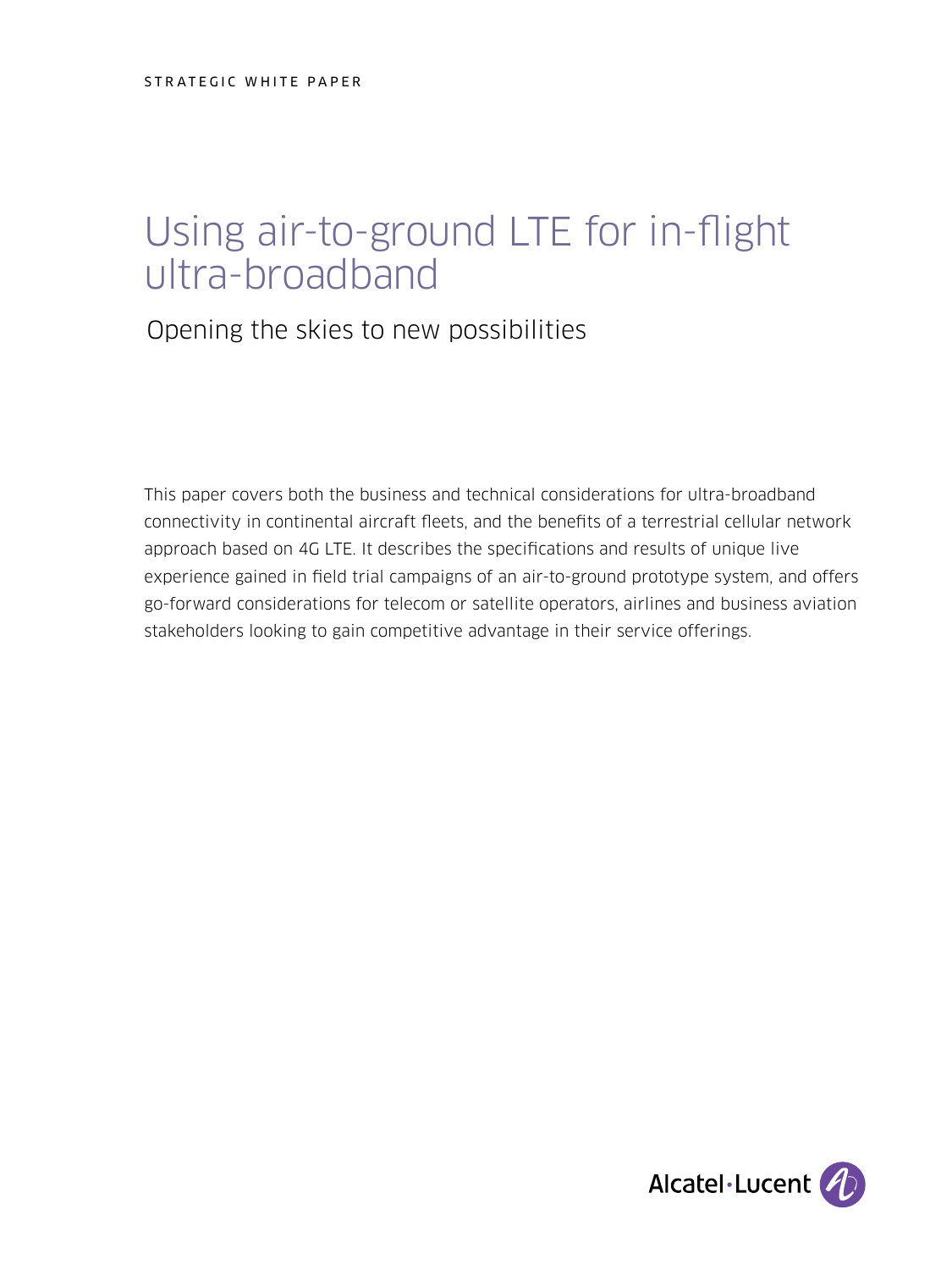## Table of contents

Introduction  $/1$ [Ultra-broadband for commercial aviation / 1](#page-2-0) [Today's issues / 2](#page-3-0) [Tomorrow's A2G LTE / 2](#page-3-0) [A2G LTE cost efficiencies / 3](#page-4-0) [Challenges / 4](#page-5-0)

#### LTEThe next-generation platform for A2G  $/4$

[Secure, mission-critical architecture / 4](#page-5-0) [LTE Optimized for A2G / 5](#page-6-0) [Other technical considerations / 5](#page-6-0) [Ground buildout / 6](#page-7-0) [System performance / 6](#page-7-0) [Comparison with other non-LTE A2G solutions / 6](#page-7-0) [Flight trial results / 6](#page-7-0)

[Business models for broadband LTE A2G / 7](#page-8-0) [Ecosystem / 8](#page-9-0) [All in one / 8](#page-9-0)

[OBE and managed capacity / 8](#page-9-0)

[Deployment considerations / 8](#page-9-0)

[Ultra-broadband for the skies / 9](#page-10-0)

[Acronyms / 10](#page-11-0)

[Contacts / 10](#page-11-0)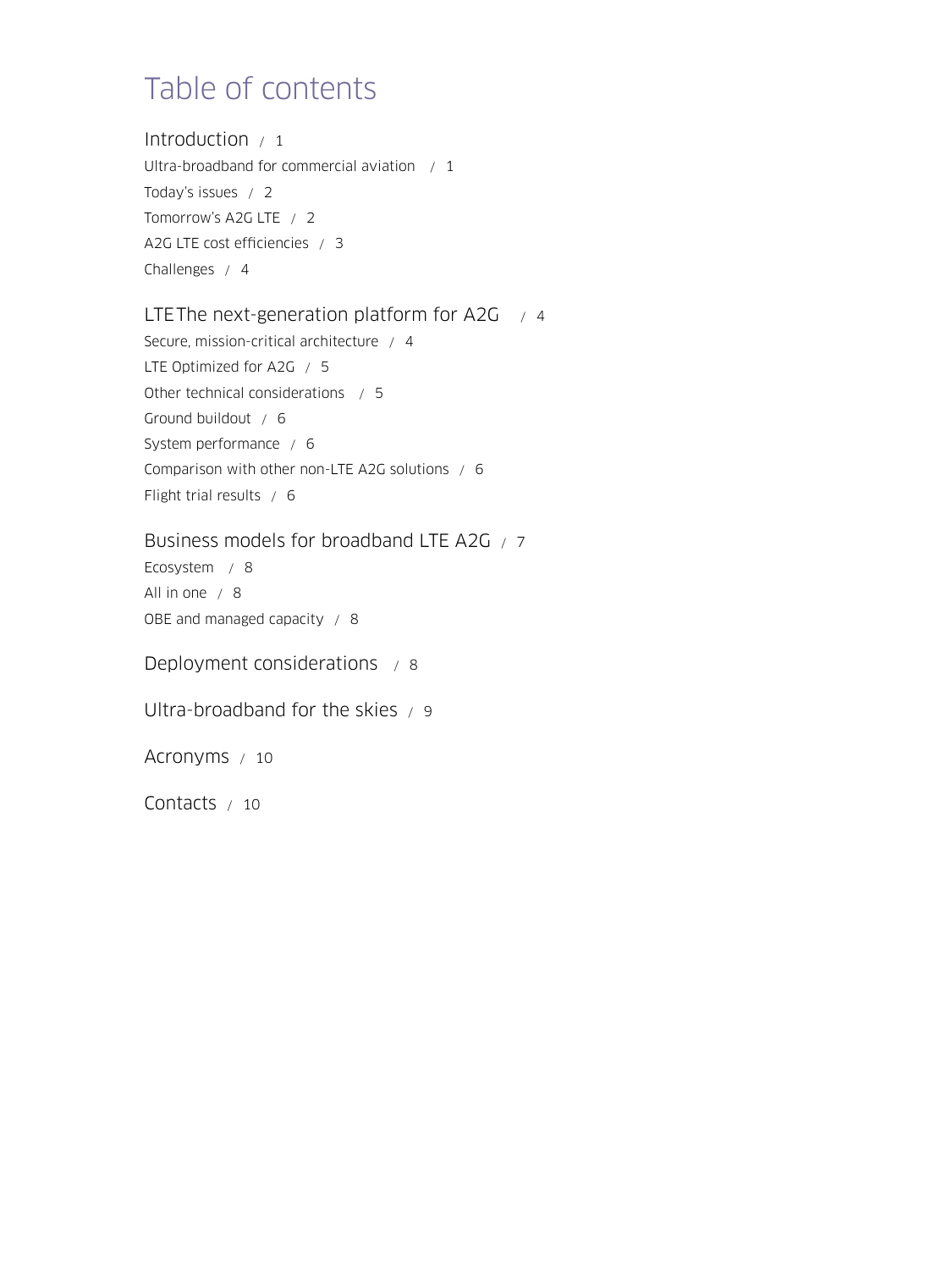### <span id="page-2-0"></span>**Introduction**

The European airline market serves over 800 million passengers per year on 150 scheduled airlines and more than 4,400 commercial aircraft, according to the European Commission. Passenger traffic totals continue to rise annually, with great competition among airlines to provide best-in-class in-flight services. Key among these is broadband connectivity. Today's flyers are increasingly accustomed to broadband connections anywhere, 24/7 – driven by the need to stay in touch with family, enjoy entertainment and maintain critical business communications. When they fly, they want broadband connectivity equal to that they've experienced from terrestrial network and Wi-Fi hotspots on ground. These expectations are increasing demand for fast, seamless aircraft connectivity to the point where an airline's in-flight broadband capability has become a key competitive advantage.

The demand for in-flight bandwidth will further increase in the next few years – not only across Europe, but around the world. This demand is being driven by email, Short Message Services (SMS), streaming entertainment services and video sharing among passengers and earthbound family members through millions of smartphones, tablets and laptop computers. Almost all passengers, 97 percent, carry their own devices when traveling and 18 percent of passengers travel with a smartphone, laptop and tablet, according to a survey of 6,000-plus air travelers by the Swiss airport IT firm, SITA.

Currently, most in-flight connectivity uses satellite backhaul, with one vendor operating a satellite/ ground Internet system in North America. For short- and medium-haul continental flights, these systems tend to be bulky and expensive. Additionally, current capacity is limited and exhibits high latency, especially when serving a large number of continental aircraft in a limited geographic area.

The solution: an air-to-ground (A2G) network based on 4G cellular Long Term Evolution (LTE) technology. This network will utilize ground stations connecting with aircraft flying overhead, providing an ultra-broadband backhaul infrastructure for deploying high-bandwidth in-flight connectivity to passengers and crew. While their customers and employees alike are enjoying these services, airlines will benefit from cost efficiencies and competitive offerings.

Alcatel-Lucent has developed a 4G LTE solution that combines the advantages of both A2G and satellites. To be deployed across the European Union by 2016, it will be the world's first truly hybrid aviation A2G solution, consisting of an S-band satellite (Europasat) and a Europe-wide S-band ground network. Based on state-of-the-art LTE technology and access to sufficient spectrum resources, this integrated network will offer airlines the world's fastest in-flight broadband connectivity service with speeds up to 75 Mb/s, far in excess of the limited capabilities of all other non-LTE A2G systems deployed in other regions.

The technical viability of this system already has been proven through several test flights in 2008 and 2012. Its commercial success can be achieved through a variety of different business models, as reviewed in this white paper.

#### Ultra-broadband for commercial aviation

Commercial air passengers around the world increasingly expect and require fast, reliable broadband services while in flight. This demand is increasing, mainly driven by an increase in air passenger traffic, competition among airlines to provide best-in-class in-flight connectivity services, and by millions of passengers using smartphones, tablets and laptops. These travelers expect broadband connectivity that is similar to that found on terrestrial network and Wi-Fi hotspots on ground.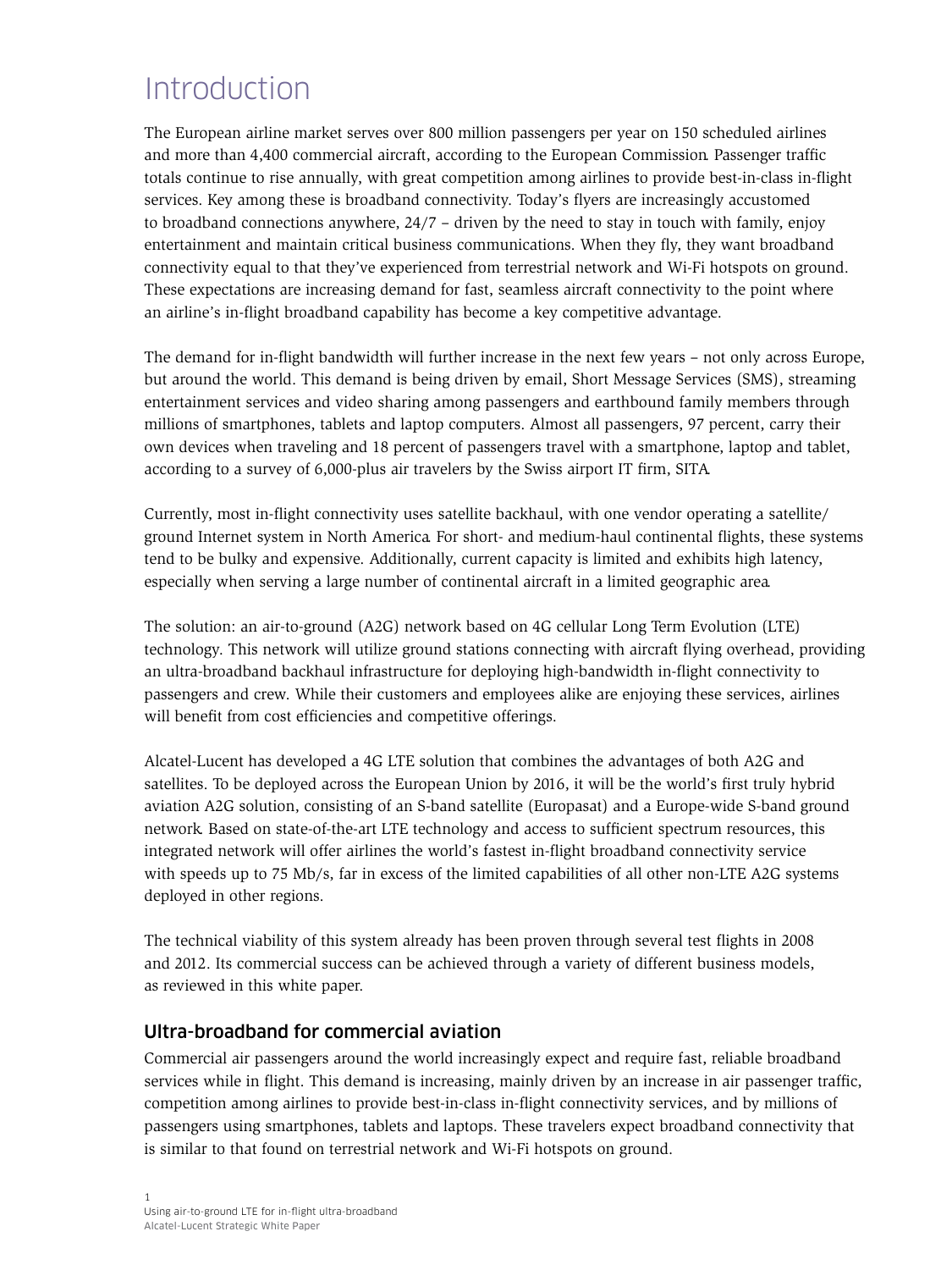<span id="page-3-0"></span>Airborne connectivity is still a relatively new phenomenon, with most services provided by satellites for aircraft flying intercontinental routes. For example, the American company Gogo offers Internet service mainly in North America through a satellite/ground network. These types of systems are capable of providing Air Passenger Communications (APC) and Airline Administrative Communications (AAC).

#### Today's issues

Despite the satellite and hybrid A2G systems available today, there is still no cost-effective highbandwidth solution for in-flight broadband – especially for passenger infotainment with video on demand (VoD) and multimedia communications. Ku band and announced Ka band satellite solutions for creating the actual link between digital services and the airplane are efficient for long-haul flights on intercontinental routes over the oceans, at least in terms of coverage. However, for short- and medium-haul continental flights, a satellite-based solution is relatively costly; the equipment is heavy, bulky and expensive, and latency is high in regions with heavy air traffic. Ka band and Ku band satellite antennas are difficult to install on continental aircraft, requiring significant investments in the aircraft infrastructure.

Additionally, while Ka band satellite solutions might provide similar data rates as A2G, they entail a large transmission path from the aircraft to their geostationary orbits 36,000 kilometers above the Earth – a general hindrance for any delay-critical service.





#### Continental airline fleets

Intercontinental airline fleets

### Tomorrow's A2G LTE

On the near horizon is a solution that solves all of these problems. Currently under development and testing by Alcatel-Lucent and several technology partners, A2G LTE is poised to significantly enhance not only passenger experience, but also air traffic control and aircraft operations, enabling new levels of operational efficiency for airlines. Also called direct air-to-ground, it utilizes a ground-based cellular system to create a direct link between the aircraft and the ground for broadband IP connectivity without the large-delay hop via a satellite. The ground infrastructure is based on the latest global standard for wireless LTE. With a highly efficient air interface and a flat IP network architecture, LTE is an ideal, future-proof platform on which to deploy an A2G network.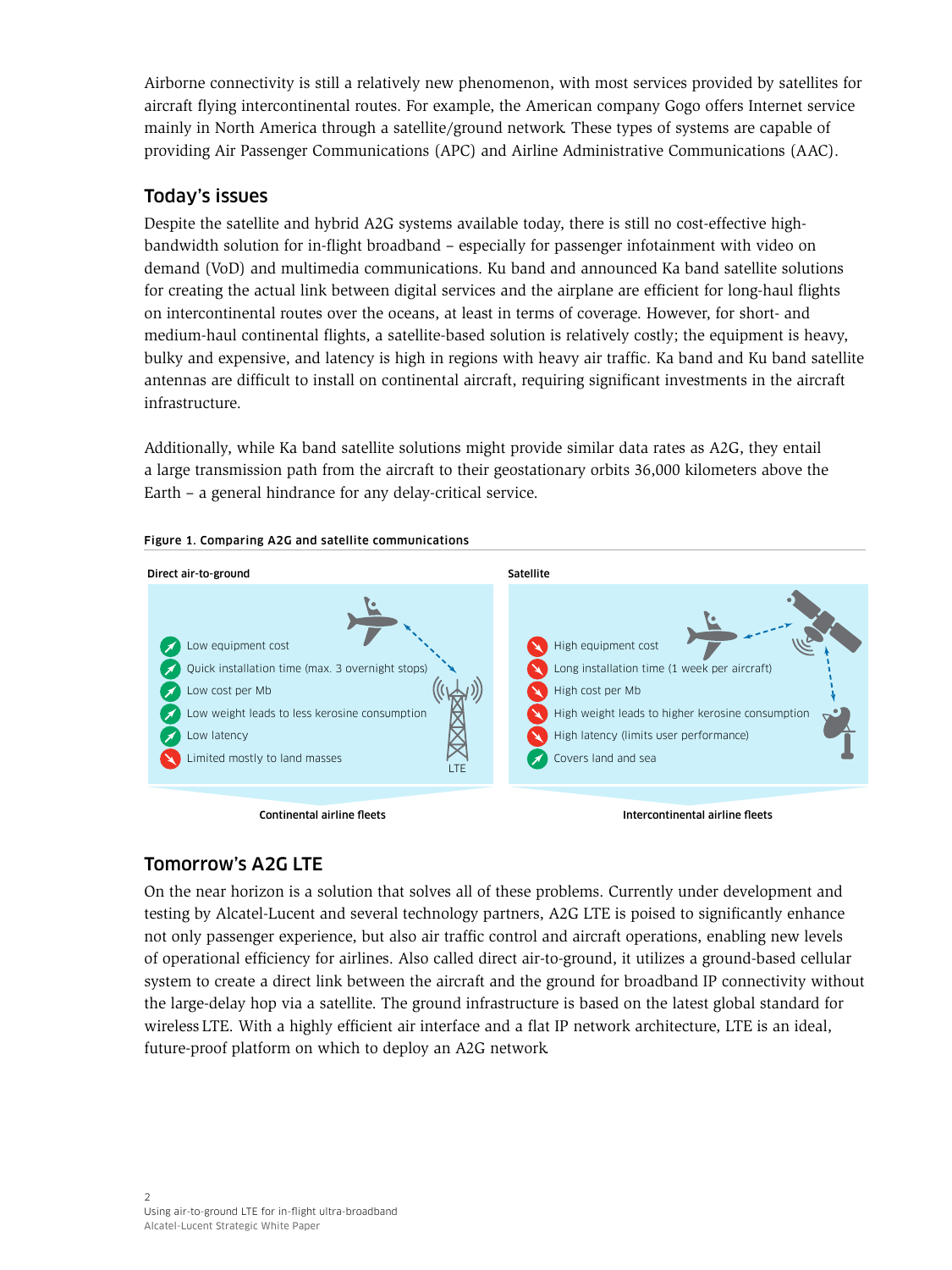<span id="page-4-0"></span>Beginning in 2016, A2G LTE will be offered to some 800 million passengers per year travelling in commercial airplanes all over Europe as a valuable extension for terrestrial mobile broadband networks. The A2G LTE application itself is not a high-density service such as integrated microwave technology, but an auxiliary application to connect International Mobile Communications (IMT)-based high-density services to airplanes.

LTE A2G has several compelling advantages over existing systems:

- It offers the world's fastest in-flight broadband connectivity service with speeds up to 75 Mb/s.
- It provides higher throughput for both uploads and downloads. The A2G solution outperforms existing L band and Ku band satellite solutions in bit rates per aircraft, with the additional benefit of much simpler, lighter and less-expensive aircraft equipment, especially compared to the Ku band equipment.
- Unlike satellites, the terrestrial cellular approach allows rolling out and expanding the network capacity exactly where it is needed by adapting the cell sizes or increasing the number of cells – a flexibility that is not easily available from satellites.
- The time to install this solution on aircraft is less than three overnight stops, compared to up to five full maintenance days for satellite-based systems.
- A2G LTE also can provide multimedia services to passengers should airlines decide to offer that option.
- A2G LTE is based on fully standardized, future-proof technology.

These benefits mean that airlines can offer their passengers access to online services for work or leisure using their own devices, and with reliability and speeds previously only available on the ground. Rather than uploading recorded, often out-of-date content, the live connection allows the transfer of information at any time, opening up the possibility of offering advanced services such as live TV on flights, or video-conferencing for business passengers.

A2G LTE can be implemented as an independent cellular network, optimally under the control of one major network operator that supplies services to retail mobile operators in order to facilitate smooth system management and consistent quality-of-service (QoS) delivery.

Alcatel-Lucent has successfully demonstrated the LTE-based A2G system solution in field trials to major airlines and involved regulatory bodies in Europe.

#### A2G LTE cost efficiencies

The A2G LTE solution offers cost-effective, optimized operations for airlines. A2G LTE is based on offthe-shelf technology – with a wide, established ecosystem of components such as chipsets, antennas, modems and mobile devices, and with billions of users. It therefore is less expensive to acquire, deploy and operate than satellite systems, with less "downtime" for maintenance, and a relatively low weight (as compared to satellite) for more efficient fuel consumption.

In addition to providing advanced passenger communications and entertainment services, airlines can upload and download essential flight data via a broadband connection rather than through timeconsuming hard disk data transfers at ground stops. This reduces the time the aircraft needs to spend on the ground, improving its productivity. A2G LTE also can enhance maintenance. By offering realtime problem identification, maintenance crews can minimize the time for diagnosis and go straight to fixing the issue.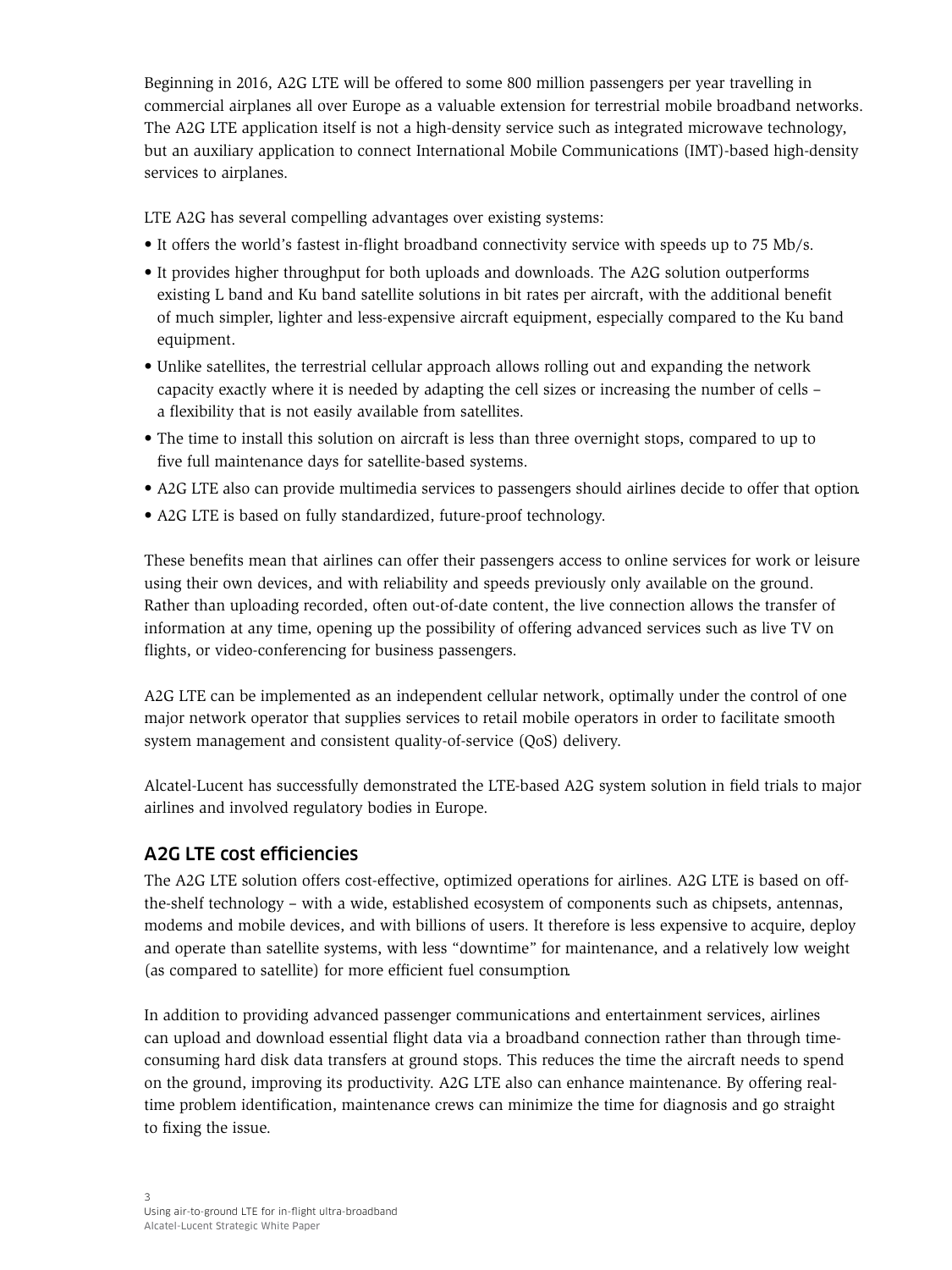<span id="page-5-0"></span>The LTE A2G solution can be expanded further for cost-effective, higher-bandwidth services related to gate preparation, taxing, takeoff, initial climb, approach, and landing – including operation below 3,000 meters, to the extent that regulatory agencies and airlines allow.

#### Challenges

Despite A2G LTE's many advantages, competing against the satellite option will only be possible if there is a viable business for an operator. Such models exist, and are profiled in this strategic white paper. Nevertheless, the upfront investments are significant, in particular for the mobile network operator setting up the infrastructure on the ground.

Additionally, A2G LTE crucially depends on the availability of sufficient spectrum resources to ensure high-speed broadband services to users. Too little spectrum allocated to more than one A2G LTE operator could negatively impact the quality of the service, and thus limit the benefits versus satellite based broadband access. Dedicated spectrum is mandatory to provide a consistent quality of service and to ensure interference-free network operation.

### LTE: The next-generation platform for A2G

LTE is the global standard for the fourth generation (4G) of mobile multimedia broadband communications (data, video and voice). Defined by the global 3rd Generation Partnership Project (3GPP), it has been massively deployed worldwide by many mobile operators. LTE offers interoperability, scalability and high reliability. It also provides low latency (down to less than 10 milliseconds) and high data throughput (up to several hundred Mb/s). It also can operate in a wide spectrum range. As such, it provides a highly efficient and effective platform solution for advanced multimedia services, innumerable mission-critical applications for airlines, and a broad range of devices. Its advanced processing and spectral efficiency provide optimal support for day-to-day operations.

#### Secure, mission-critical architecture

LTE-based solutions use an all-IP architecture that, combined with geographic redundancy, reduces potential points of failure and provides the high availability required by airlines and their customers. This also allows operators to build a complete, highly cost effective end-to-end network, including core, backhaul, LTE Radio Access Network (RAN) and modem or end-user devices. Its end-to-end QoS, from the core down to the terminal or user, allows mission-critical services and passenger connectivity on the same infrastructure.

LTE systems also offer extensive self-optimizing capabilities for simplified network operations, maintenance and self-healing. They are secure by default, with integrated encryption, access control and authentication.

Compared to other communication technologies, 4G LTE can reduce the cost to deliver each gigabyte by 50 percent from day one. When used in wholesale mode, it can reduce end-user prices by 90 percent, closing the gap between mobile telephony and mobile broadband. LTE is available in a wide spectrum and can accommodate different channel bandwidths.

LTE Release 10, approved in 2011, and subsequent releases of LTE, are commonly designated as LTE Advanced, or LTE-A, offering a smooth evolution of the LTE standard with enhanced capabilities. These enhancements are already producing major benefits, including the potential for ultra-wide bandwidth – up to 100 MHz of spectrum, if available – with ultra-high data rates and greater capacity to support more sophisticated applications. Therefore, LTE is future-proof, opening an evolutionary path to the next generation, 5G.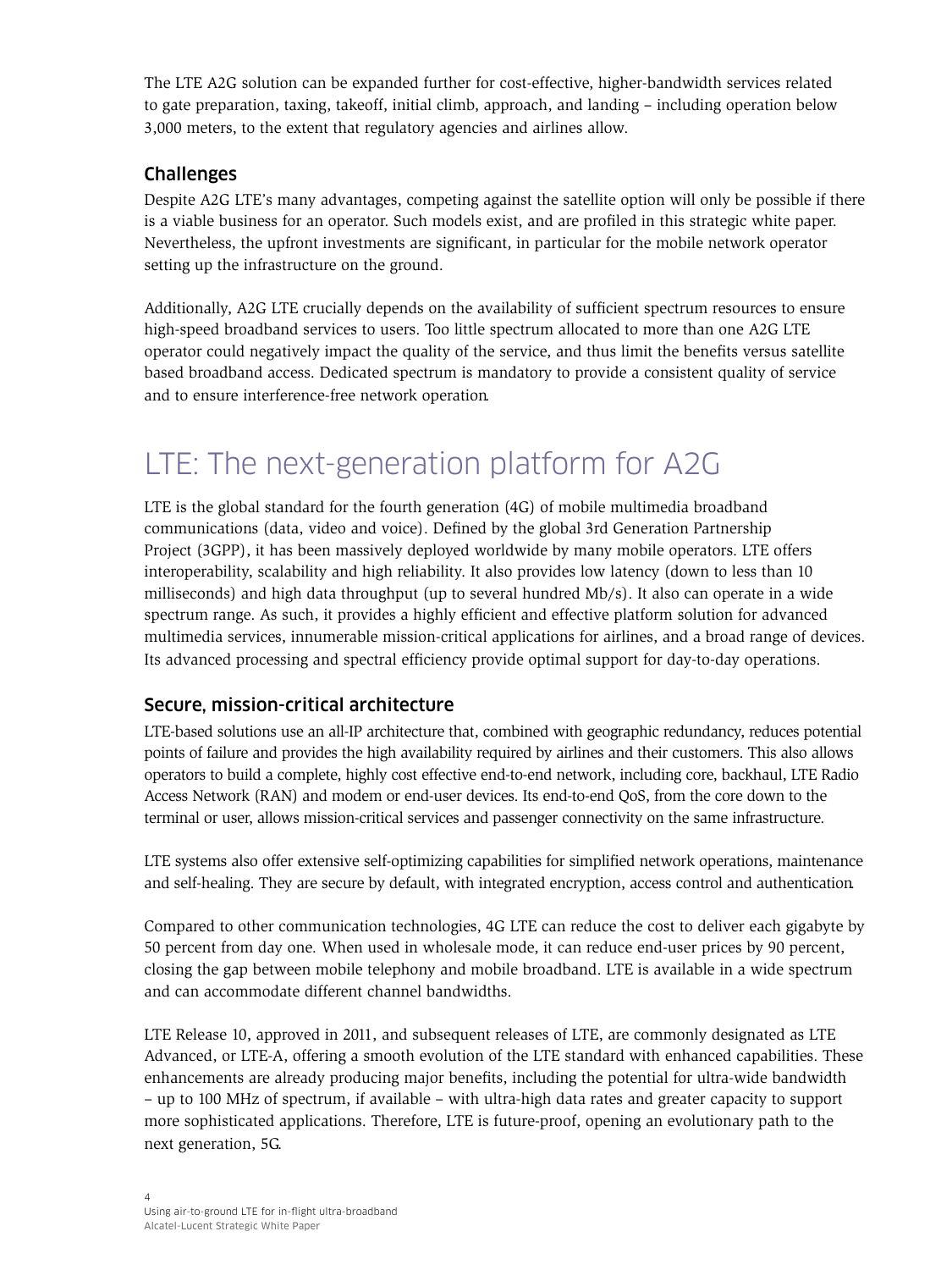#### Figure 2. A2G end-to-end architecture

<span id="page-6-0"></span>

#### LTE Optimized for A2G

A2G LTE will not replace satellite broadband, but will complement it while providing unprecedented levels of performance for in-flight connectivity. The system is built upon off-the-shelf technology, with specific algorithms managing the specific characteristics of air-to-ground operations, including large cells (100 to 150 kilometers) and high speeds (up to 1,200 kilometers per hour).

The onboard aircraft equipment is modular and highly versatile. It includes one or two small antennas mounted below the fuselage, along with a compact and low-weight A2G On Board Unit (OBU) with a transceiver, acting as a hub and ground interface. Bell Labs has developed and flight-tested OBU technology and algorithms that afford high-speed, high-bandwidth communications at high velocity. Even with aircraft speeds of 1,200 kilometers per hour, and spanning distances of up to 150 kilometers between base stations, the connection with the ground infrastructure is not lost. Flight altitude is of no concern either, with service unimpeded at the long-haul altitude of 13 kilometers, or 37,000 feet.

The OBU supports a wide variety of onboard access technologies. Passenger connectivity is implemented through Wi-Fi or cellular (2G, 3G and 4G), and the aircraft entertainment systems as well as the flight deck applications can be connected through Ethernet. Several QoS classes in the fully IP-based system ensure compatibility with existing Wi-Fi or GSM On Board Aircraft (GSMOBA) systems, and also support future applications and services.

#### Other technical considerations

To enable a terrestrial-based connection, the A2G LTE network requires a dedicated infrastructure decoupled from established cellular networks designed for "normal" terrestrial mobile broadband applications. The cellular structures of typical mobile broadband networks are much denser (ranges up to 10 kilometers), and cannot provide broadband services to aircraft without major interference risks to their own operations. Therefore, it is a precondition that A2G LTE operates in a dedicated frequency band on a dedicated cellular network. Additionally, a harmonized frequency band is an important element for ensuring A2G LTE's viability when the network is spread out over different countries and national administrations.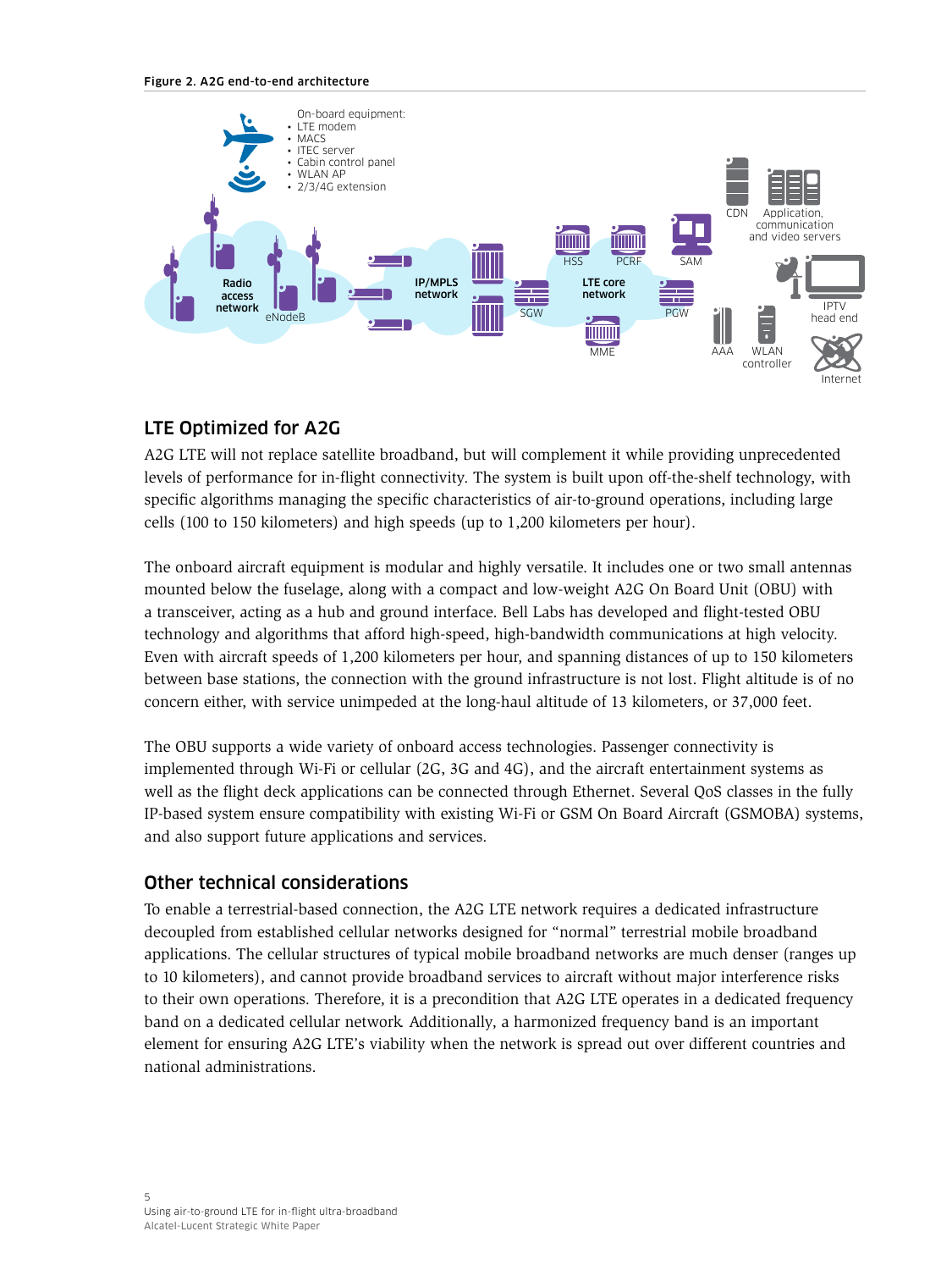#### <span id="page-7-0"></span>Ground buildout

The ground buildout of infrastructure will be a major undertaking. It will require large cells with ranges of up to 150 kilometers, with the actual range determined by air traffic density. These can be dedicated or shared towers. The technology will also need to address Doppler Effect, which impacts transmissions to and from high-speed aircraft. At low altitudes, the propagation conditions change from line-of-sight to multipath, but the aircraft speeds are lower. Separate antennas and Remote Radio Heads (RRH) may be required.

Alcatel-Lucent is investigating all of the possibilities on how to utilize an integrated satellite and groundbased infrastructure to support the entire travel chain, including the operational and administrative communication needs for airlines, airports and passengers alike.

#### System performance

A2G LTE is capable of providing download speeds of up to 75 Mb/s to planes and 25 Mb/s from aircraft at distances of 100 kilometers and speeds of 1,200 kilometers per hour, using 2x15 MHz FDD licenses in the Mobile Satellite Service (MSS) S-band, with these built-in advantages:

- A short transmission path compared to satellite technology, along with the low latency of LTE, reduces the delay for the critical services while simplifying system design for best-effort services.
- QoS-aware architecture in a fully IP-based system ensures compatibility with existing Wi-Fi or GSMOBA systems, but also supports future applications and services.
- LTE can be integrated with existing airline networks, as well as with the satellite systems now providing broadband services for international flights.

#### Comparison with other non-LTE A2G solutions

A U.S. hybrid A2G system operates in the 800 MHz band with a small bandwidth of only 2 x 1.5 MHz. This makes the efficiency and capacity of this approach rather limited. A2G LTE as deployed in Europe will operate with the most advanced 4G mobile technology (LTE) in the 2 GHz-band and within 2 x 15 MHz. Thus, A2G LTE will deliver far better performance compared to the U.S. system, which is currently running into capacity problems.

### Flight trial results

Working with a complete ecosystem of partners, Alcatel-Lucent has demonstrated A2G LTE's performance in several live flight trials. These trials showed that with advanced ground antenna technologies supported by LTE and simple aircraft antennas, the A2G network architecture provided peak IP-layer bit rates of 50 Mb/s to the aircraft and 17 Mb/s from the aircraft (10 MHz FDD mode) at distances of 100 kilometers. The short transmission path compared to satellite technology, along with the low latency of LTE, enabled the system to reduce the delay for critical services while simplifying system design for best-effort delivery.

Passengers onboard the trial aircraft were able to conduct HD video conferencing without any delays, along with web surfing, connectivity to corporate IT infrastructure via VPN, SIP voice calls and a unique remote-controlled buggy demonstration, all with dedicated QoS classes. A two-site, threesectored ground station setup ensured fast and reliable intra- and inter-site handover execution.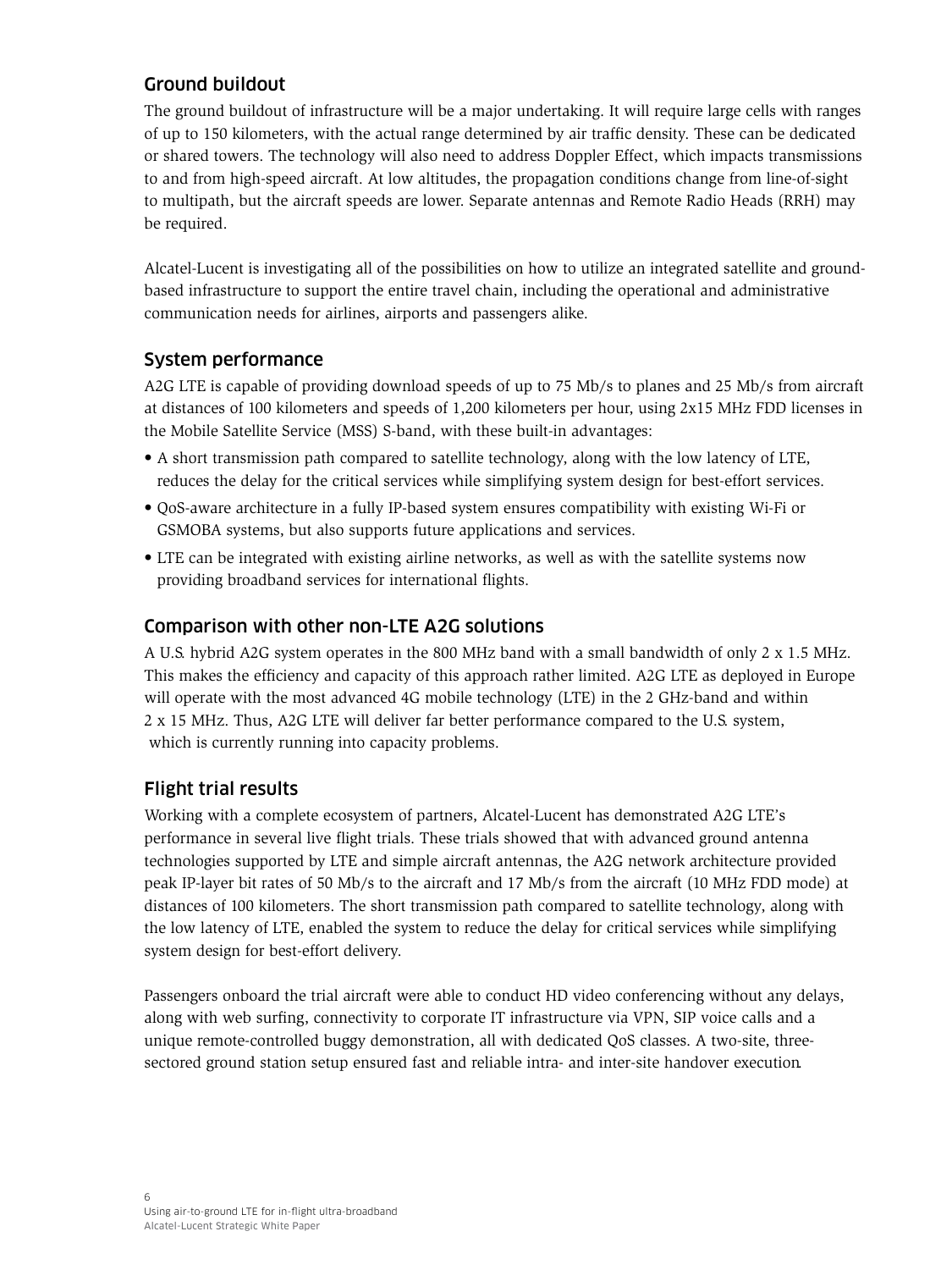<span id="page-8-0"></span>Specific service results included:

- Successful Internet access
- Connectivity with quality of service (QoS)
- Video conferencing (3 Mb/s downlink to aircraft, 2 Mb/s uplink from aircraft)
- Buggy on ground remote controlled from the aircraft (4 Mb/s DL, 1 Mb/s UL)
- Wi-Fi Internet access
- 110 kilometers maximum connectivity distance between aircraft and ground antenna at up to 800 kilometers per hour
- Use of passengers' own devices, including laptops, tablets and smartphones
- Fast access to Internet applications such YouTube, and a football game on live television
- Login to corporate VPNs
- Skype sessions between passengers and also to partners at a ground location
- Latencies averaging 50 to 60 milliseconds
- Successful handovers between cells
- Participation of eight major European Airlines and two European regulators
- Very positive feedback from participants

### Business models for broadband LTE A2G

Mobile operators embarking on A2G LTE must consider many factors. These include startup costs, operating and capital expenditures (OPEX and CAPEX), expected revenues, available spectrum, commercial wireless services and the political environment.

There are three primary business models for the A2G solution. The first two, "Ecosystem" and "All In One," are centered on passenger connectivity, while the third, called "OBE + Managed Capacity," goes even further, with enhanced in-flight connectivity. All of these business models match the tradeoff between objectives (short-, mid- and long-term) and constraints.



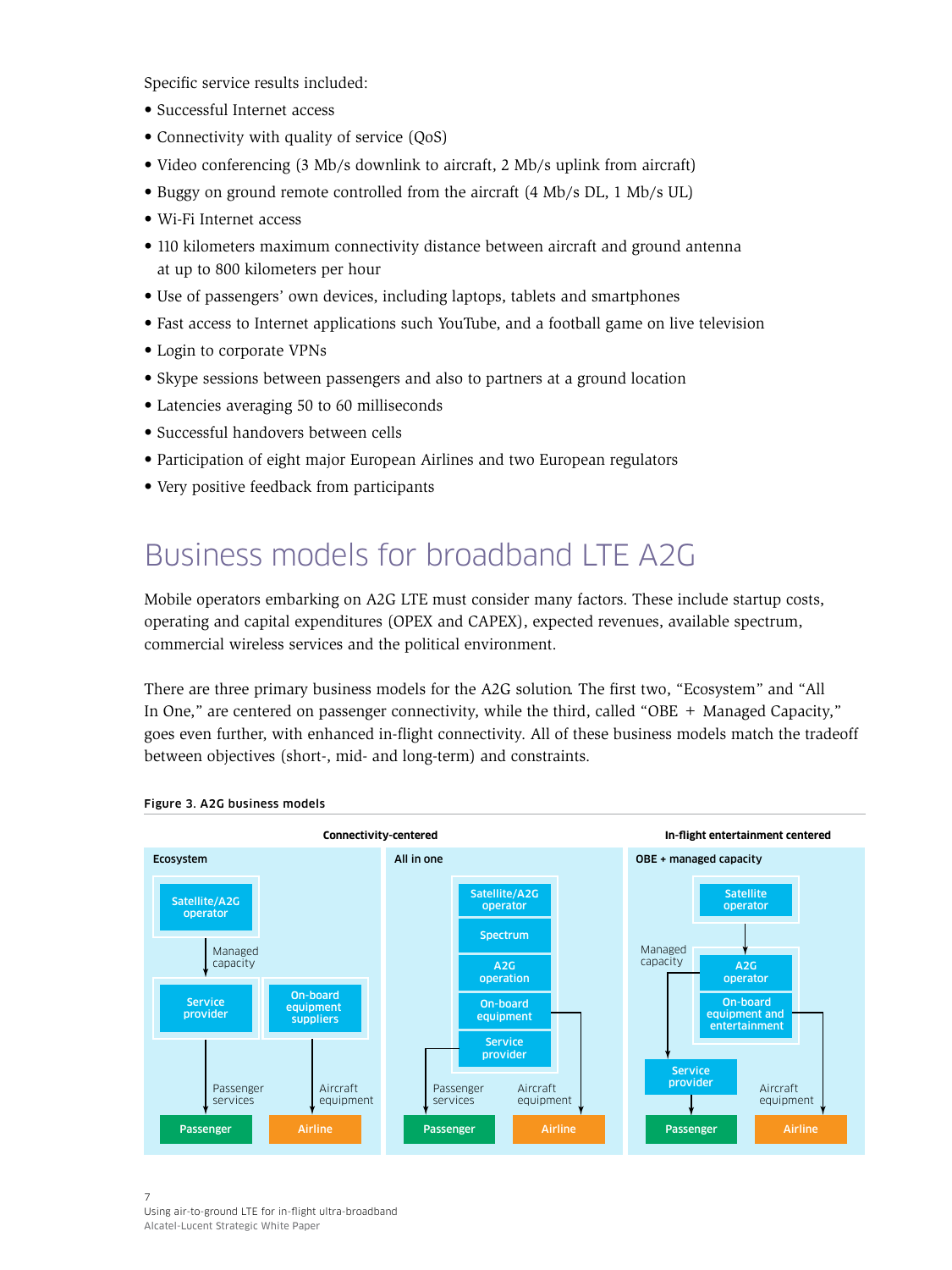#### <span id="page-9-0"></span>Ecosystem

In this model, several players in a consortium or other partnership provide their own contributions to the service.

The satellite or A2G operator, owning the spectrum and the A2G LTE network, provides the A2G network capacity and connectivity to a service provider reselling the connectivity service to passengers in the plane. The satellite or A2G operator acts as a wholesaler of network capacity. The service provider manages the commercial relationship with the passengers and the roaming agreements, if any, with other telecommunication service providers in cases where  $2G/3G/4G$  access is available on board. (There is no roaming if only Wi-Fi is available on board.)

Other players who are part of the ecosystem sell and manage the on-board equipment (OBE) for the airline companies. The OBE usually includes A2G antennas, A2G modems and controllers, Wi-Fi access points and sometimes a complete In-Flight Entertainment Communication (IFEC) system, as well as cellular Base Transceiver Station (BTS) or eNodeB equipment when cellular radio service is provided on board.

#### All in one

With this model, a single provider does everything. It owns the spectrum and the A2G LTE network, and manages the direct commercial relationship with the end customer (passengers), while selling and managing the on-board equipment.

#### OBE and managed capacity

In this model, the satellite operator owns the spectrum and rents it to a single company that owns the A2G communication network and sells the OBE to the airline companies with full in-flight entertainment services, and possibly multimedia content. The service provider owns and manages the commercial relationship with passengers, as in the Ecosystem model.

This list of business models is not exhaustive. A2G LTE is a new subject in a domain (aviation) where there are several existing players (satellite operators, OBE suppliers, IFEC operators, telecom operators, airline companies, aircraft manufacturers and others). Business models will continue to evolve in coming years as new companies –such as over-the-top (OTT) players and others – enter the market.

### Deployment considerations

Service providers and mobile operators wishing to embark on A2G LTE deployment must consider factors such as budget, regulatory issues, internal resource constraints, coverage and reliability targets, available spectrum (S-Band frequency and bandwidth), and the number of end users when choosing the best overall design and business model. They also must take into account their customers' needs with regard to internal services such as uploading and downloading essential flight data during ground stops, enhanced maintenance, and internal high-bandwidth services during gate preparation, taxing, takeoff, initial climb and approach.

Airlines and potential customers in business aviation have their own set of considerations requiring expert guidance, including the choice of Wi-Fi or 3G/LTE small cell for on-board connections, the type of aircraft to be modified, compatibility with existing systems for internal communications and maintenance, budget and the backhaul provided through network service providers.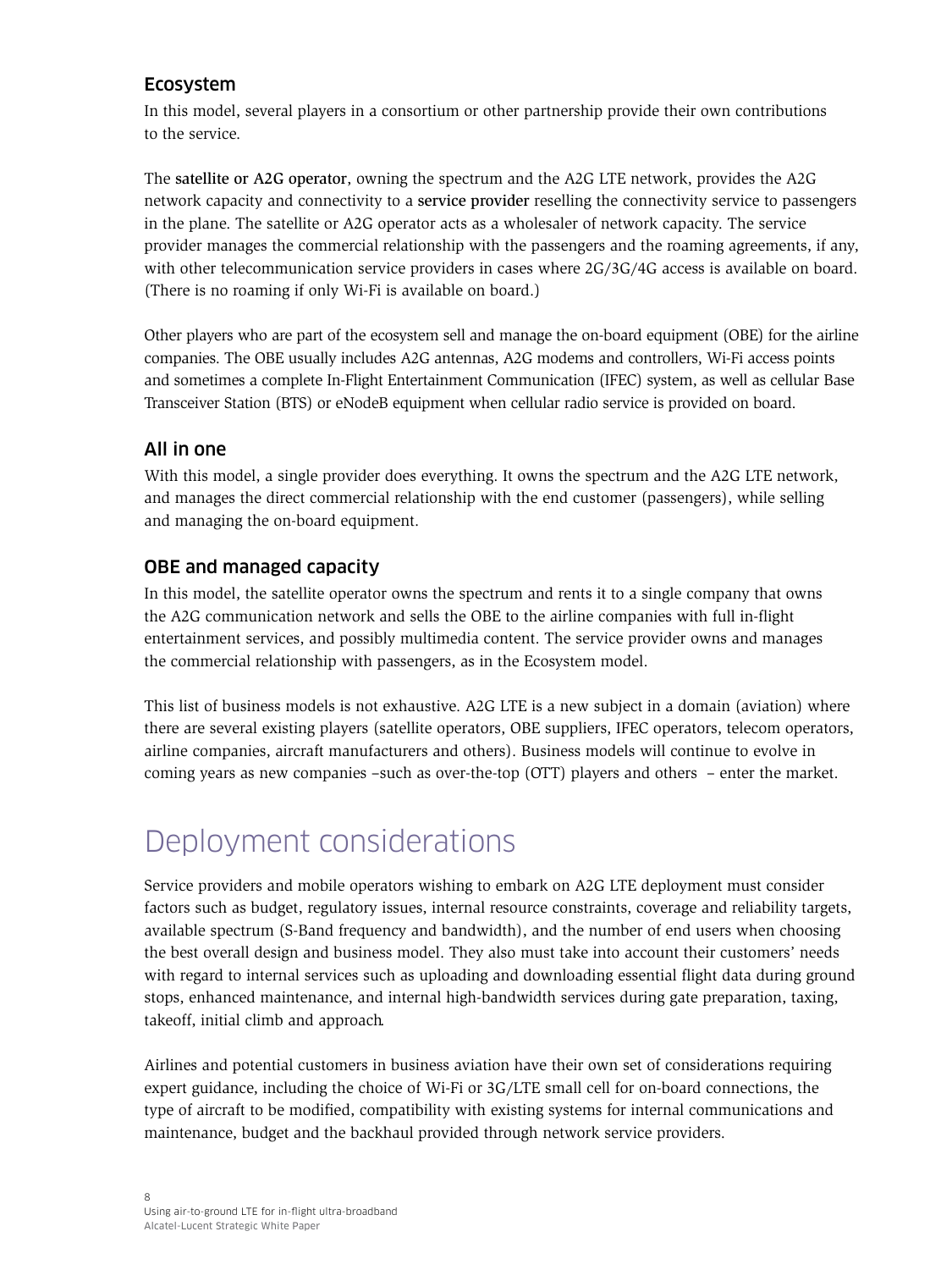<span id="page-10-0"></span>Stakeholders in all areas of the A2G LTE ecosystem should cooperate to the fullest extent possible in design and specification to assure success. Regardless of the model chosen, the network must be defined through an end-to-end service-centric approach, which enables operational support to be maintained from the core through the network to the end user.

A full-cycle analysis by a trusted partner can provide deep and actionable insight into which model and variation is the best choice, both financially and operationally, for each stakeholder. A consulting service is key to defining the dashboard and ensuring success.

Ideally, this partner should offer highly qualified personnel, fully defined support processes and solutions expertise. The partner should also do the following:

- Assist in testing and ensuring that the new A2G LTE system meets the requirements of the service specifications, and those of the airline and business aviation customers.
- Make sure that all devices, applications and individual components within the system are working properly.
- Internally test the end-to-end A2G LTE solution and provide expertise and experience during the design and implementation stages.

Bell Labs can support planning activities and make recommendations for any A2G LTE stakeholder, providing such services as assessing the viability and capacity of backhaul/backbone facilities, traffic modeling, studying coverage scenarios, assessing the reliability of particular architectures based on potential site locations, total cost of ownership analyses and business modeling.

The result should be an integrated operational model that fully meets the needs of all of the stakeholders to be served.

### Ultra-broadband for the skies

Air-to-ground technology is well-suited to provide broadband connectivity to continental aircraft flights. It has significant technical and cost advantages over existing and future satellite solutions. Commercial off-the-shelf technology and a dedicated spectrum are required to leverage the technology and cost advantages of air-to-ground communications.

Alcatel-Lucent is globally recognized as a trusted partner for transportation, with a proven record of expertise and know-how in the unique field of A2G. It offers established ecosystems of partners that can serve as operators (carrier and satellite), on-board equipment suppliers, and aircraft manufacturers. Alcatel-Lucent already has conducted live trials showing that A2G systems can be designed and deployed to provide cost-effective in-flight broadband that offers the best-possible services to airlines and their valued passengers.

As a market leader in LTE, Alcatel-Lucent offers a comprehensive ultra-broadband solution for aviation that is designed for scalability and high reliability, supporting mobile operators and their aviation customers in every step of their communications transformation. It provides experienced delivery and maintenance of A2G LTE networks from a single source, supported by a comprehensive suite of LTE and IP/MPLS products and a worldwide presence. Alcatel-Lucent launched extensive internal A2G activities in 2008. It has conducted intensive research collaboration with tier-1 industry leaders since 2009, including the world's first A2G LTE flight trials in 2011 with its own OBE prototype, and several flight trials in 2012 with all major European airlines. This has resulted in end-to-end turnkey expertise for designing, delivering, rolling out and maintaining a complete, next-generation A2G LTE solution.